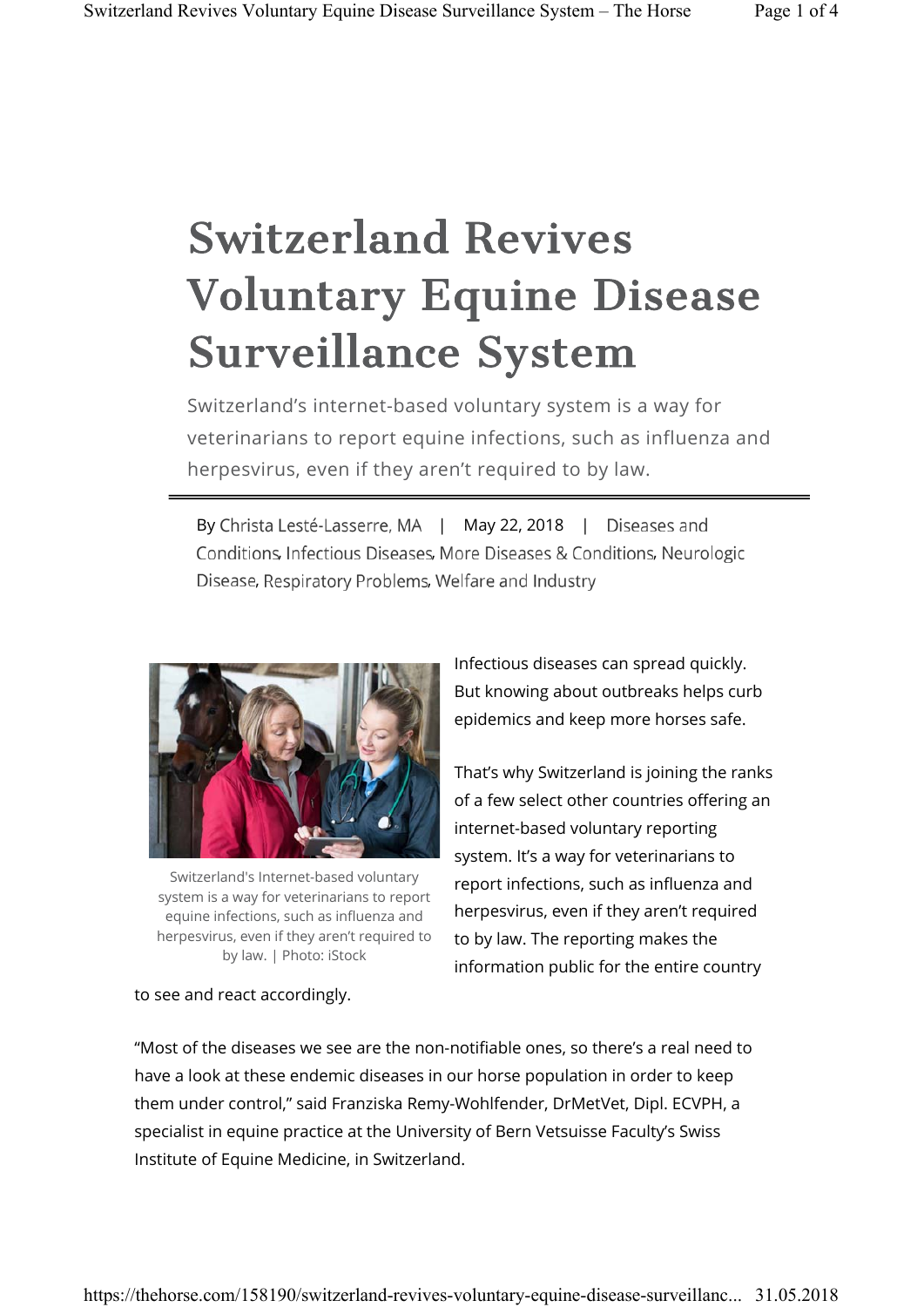Notifiable diseases are those practitioners are required by law to report to authorities if they diagnose them. In Switzerland as well as most developed countries, these include such diseases as equine infectious anemia (EIA), equine viral arteritis (EVA), West Nile virus, African horse sickness (AHS), various forms of encephalitis (Eastern, Western, and Venezuelan), and contagious equine metritis (CEM).

However, many epidemics occur through the spread of more common infectious diseases such as herpesvirus, strangles, and piroplasmosis. All these conditions are considered endemic in Switzerland, Remy-Wohlfender said.

"Controlling their progression is significantly facilitated when we know where the infections are," she said.

Inspired by the success of the Epidemiological Surveillance Network for Equine Diseases in France, Switzerland relaunched its Equinella voluntary reporting program for equine infectious diseases in 2013. It had existed as a paper-form reporting system since 1990. But after about 2000, few veterinarians used it, making the overall surveillance of diseases not very useful anymore, Remy-Wohlfender said.

Since 2013, however, researchers at the University of Bern, the Swiss Federal Veterinary Office, and the Swiss Association of Equine Veterinarians have been concentrating their efforts on "reviving" Equinella, Remy-Wohlfender said. They've created a user-friendly reporting website and improved communication and education about the system. They've even tried special incentives such as offering free mobile phones to practitioners who sign on to the program and report diseases through the Equinella online application.

In the end, however, they realize that the strongest sources of motivation are the practitioners' personal sense of professionalism and their status within the Swiss equine industry, said Remy-Wohlfender.

"It seems like the main incentive is just good veterinary practice," she said. "Their cases get reported and communicated, and that matters to them, knowing they've participated in managing the spread of disease.

"But it's also good for their reputation," she added. "We now have a list of participating veterinarians on the Equinella website. And clients look at that. It's a reflection on the veterinarian's work ethic; it's important to horse owners looking for serious veterinary care."